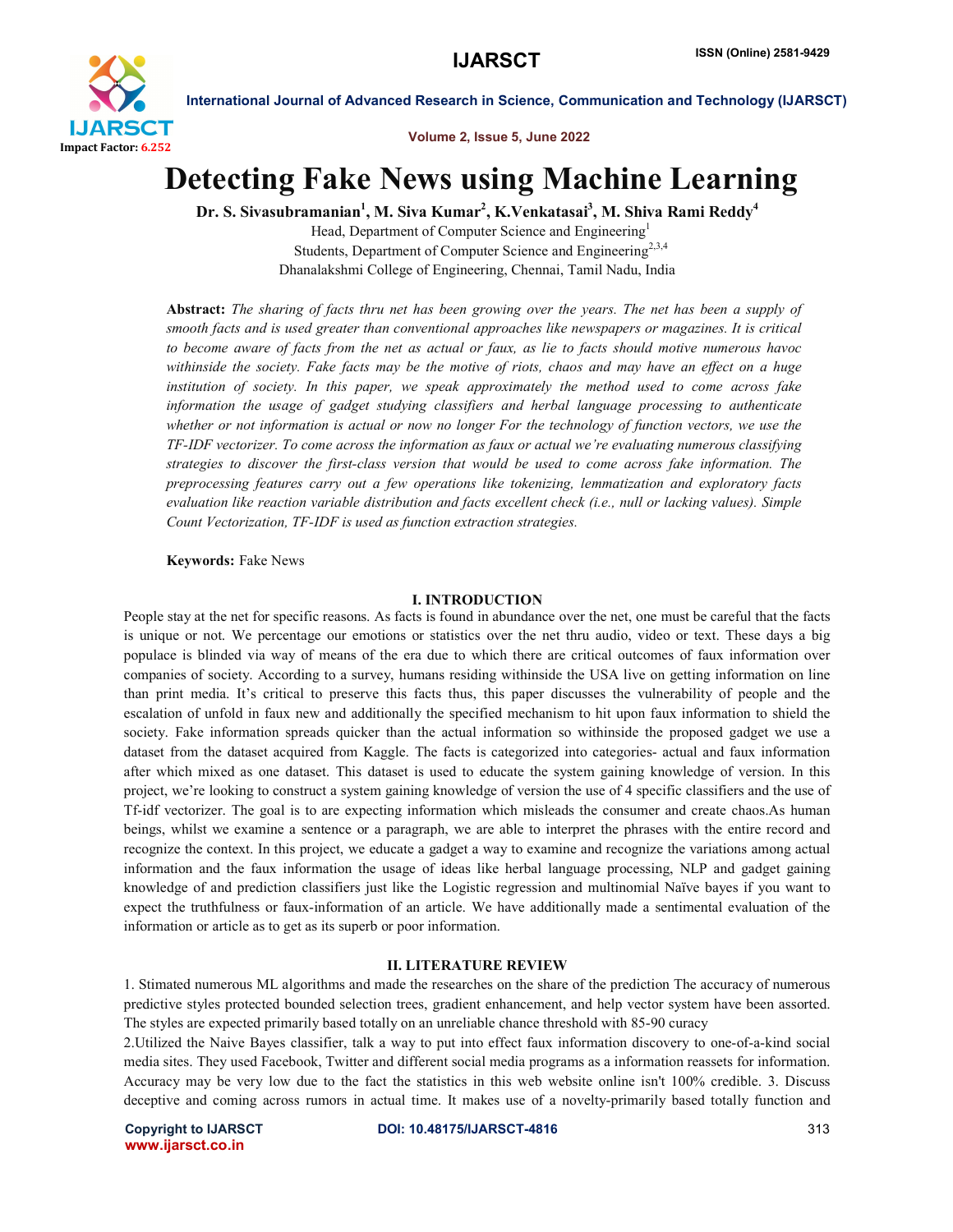

### Volume 2, Issue 5, June 2022

derives its information supply from Kaggle. The accuracy common of this sample is 74.5%. Click bait and reassets do now no longer keep in mind unreliable. ensuing in a decrease resolution 3.Among the numerous fashions used are the naive Bayes algorithms, the clustering and the selection tree distinguish Twitter unsolicited mail senders. The accuracy common of detecting spammers is 70% and fraudsters 71.2%. 4. aimed to make use of system gaining knowledge of strategies to locate faux information. Three not unusualplace strategies are applied thru their researches Naïve Bayes, Neural Network and Support Vector Machine (SVM). Normalization method is an critical level in information cleaning previous system gaining knowledge of is used to categorizing the information. Slow process 5. Naïve Bayes, Neural Network and Support Vector Machine (SVM). Normalization method is an critical level in information cleaning previous system gaining knowledge of is used to categorizing the information. The hybrid class version on this studies is designed for Show faux information the very last effects stepped forward through as much as 8% the usage of a combined fake message detection version.

### III. DATA AND METHOD

In the following, we describe our proposed framework, observed with the aid of using the outline of algorithms, datasets, and overall performance assessment metrics.

### 3.1 Proposed Framework

In our proposed framework, as illustrated in, we're increasing at the cutting-edge literature with the aid of using introducing ensemble strategies with diverse linguistic function units to categorise information articles from a couple of domain names as proper or fake. The ensemble strategies in conjunction with Linguistic Inquiry and Word Count (LIWC) function set used on this studies are the newness of our proposed approach. There are severa reputed web sites that submit valid information contents, and some different web sites along with PolitiFact and Snopes that are used for truth checking. In addition, there are open repositories that are maintained with the aid of using researchers to hold an updated listing of presently to be had datasets and links to capacity truth checking webweb sites which can assist in countering fake information spread. However, we decided on 3 datasets for our experiments which incorporate information from a couple of domain names (along with politics, entertainment, technology, and sports) and incorporate a mixture of each straightforward and faux articles. The datasets are to be had on-line and are extracted from the World Wide Web. The first dataset is ISOT Fake News Dataset; the second one and 1/3 datasets are publicly to be had at Kaggle . A exact description of the datasets is supplied in Section. The corpus amassed from the World Wide Web is preprocessed earlier than getting used as an enter for schooling the models. The articles' undesirable variables along with authors, date posted, URL, and class are filtered out. Articles with out a frame textual content or having much less than 20 phrases withinside the article frame also are removed. Multi column articles are converted into unmarried column articles for uniformity of format And structure. These operations are carried out on all of the datasets to gain consistency of layout and structure. Once the applicable attributes are decided on after the facts cleansing and exploration phase, the following step entails extraction of the linguistic capabilities. Linguistic capabilities worried positive textual traits transformed right into a numerical shape such that they may be used as an enter for the education models. These capabilities consist of percent of phrases implying high-quality or bad emotions; percent of forestall phrases; punctuation; feature phrases; casual language; and percent of positive grammar utilized in sentences along with adjectives, preposition, and verbs. To accomplish the extraction of capabilities from the corpus, we used the LIWC2015 device which classifies the textual content Into unique discrete and non-stop variables, a number of that are stated above. LIWC device extracts ninety three unique functions from any given text. As all the functions extracted the usage of the device are numerical values, no encoding is needed for express variables. However, scaling is hired to make certain that diverse Feature's values lie withinside the variety of (0is is important as a few values are withinside the variety of zero to 100 (inclusive of percent values), whereas different values have arbitrary range (consisting of phrase counts). The enter functions are then used to teach the special gadget gaining knowledge of models. Each dataset is split into schooling and trying out set with a 70/30 split, respectively. The articles are shufflfflffled to make certain a honest allocation of faux and genuine articles in schooling and exams instances. The gaining knowledge of algorithms are educated with distinct hyper parameters to acquire most accuracy for a given dataset, with an top-quality stability among variance and bias. Each version is educated a couple of instances with a hard and fast of various parameters the

www.ijarsct.co.in

### Copyright to IJARSCT DOI: 10.48175/IJARSCT-4816 **314**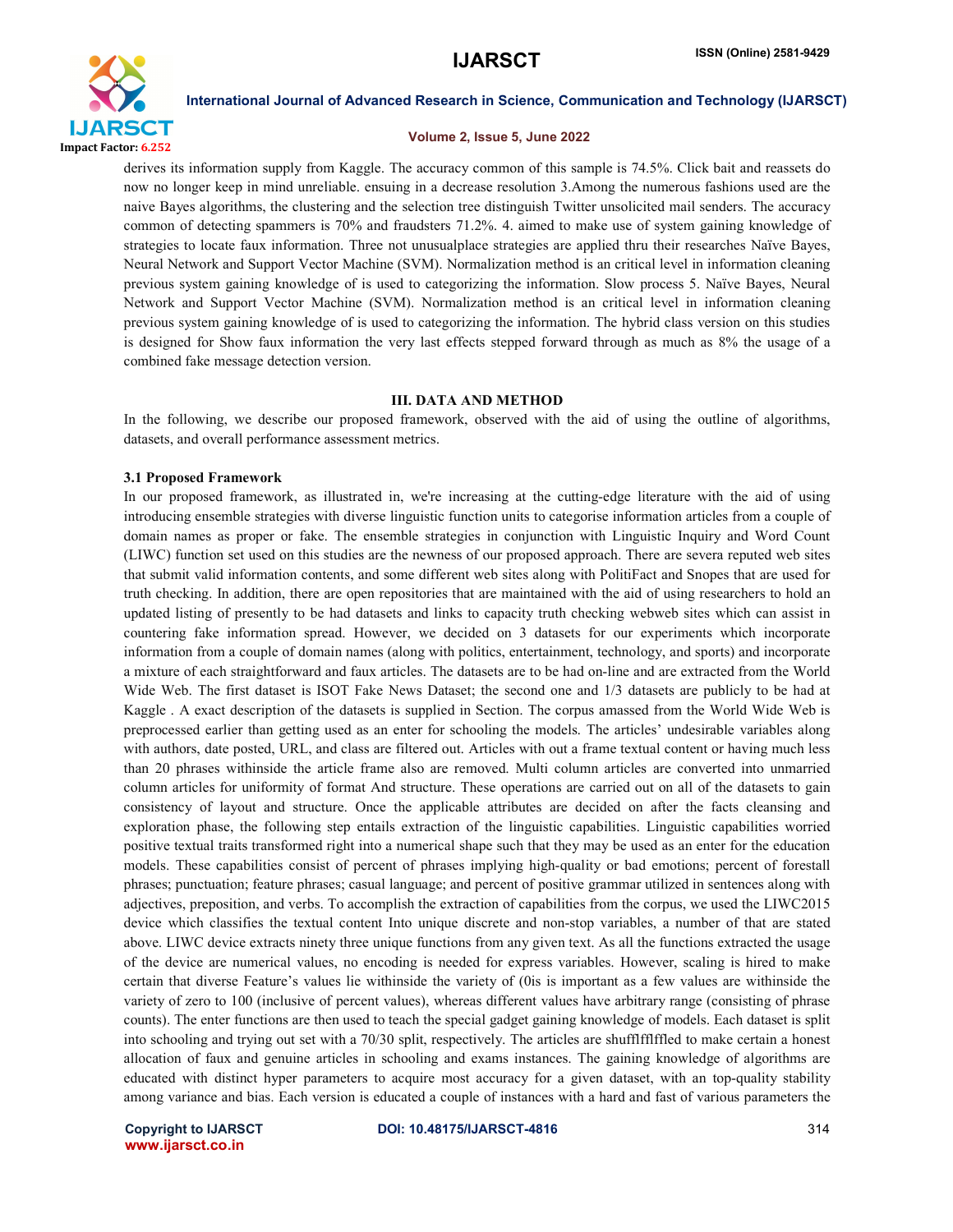

### Volume 2, Issue 5, June 2022

usage of a grid seek to optimize the version for the exceptional outcome. Using a grid seek to locate the exceptional parameters is computationally expensive however, the degree is taken to make certain the fashions do now no longer overfit or beneathneath match the data. Novel to this research, numerous ensemble strategies including bagging, boosting, and vote casting classifier are explored to assess the overall performance over the a couple of datasets. We used distinct vote casting classifiers composed of 3 gaining knowledge of fashions: the primary vote casting classifier is an ensemble of logistic regression, random forest, and KNN, while the second one vote casting classifier includes logistic regression, linear SVM, and type and regression trees (CART). The standards used for schooling the vote casting classifiers is to teach person fashions with the exceptional parameters after which check the version primarily based totally on the choice of the output label on the idea of foremost votes via way of means of all 3 fashions. We have educated a bagging ensemble inclusive of one hundred selection trees, while boosting ensemble algorithms are used, XGBoost and AdaBoost. A k-fold move validation version is hired for all ensemble learners. The gaining knowledge of fashions used are defined in element in Section 2.2. To examine the overall performance of every version, we used accuracy, precision, recall, and F1 rating metrics

### IV. OUR CONTRIBUTION

In the cutting-edge faux information corpus, there had been more than one times in which each supervised and unsupervised getting to know algorithms are used to categorise text . However, maximum of the literature makes a speciality of unique datasets or domain names, maximum prominently the politics area. Therefore, the set of rules skilled works first-rate on a specific form of article's area and does now no longer attain top-quality outcomes while uncovered to articles from different domain names. Since articles from unique domain names have a completely unique textual structure, it's miles diffcult to educate a established set of rules that works first-rate on all specific information domain names. In this paper, we recommend a approach to the faux information detection hassle the use of the system getting to know ensemble approach. Our take a look at explores unique textual houses that might be used to differentiate faux contents from actual. By the use of the ones houses, we educate a aggregate of various system getting to know algorithms the use of diverse ensemble strategies that aren't very well explored withinside the cutting-edge literature. The ensemble novices have established to be beneficial in a extensive style of applications, because the getting to know fashions have the tendency to lessen blunders price through the use of strategies inclusive of bagging and boosting. These strategies facilitate the schooling of various system getting to know algorithms in an powerful and green manner. We additionally carried out massive experiments on four actual international publicly to be had datasets. The outcomes validate the advanced overall performance of our proposed approach the use of the four generally used overall performance metrics (namely, accuracy, precision, recall, and F-1 score).

### 4.1 Block Diagram:



www.ijarsct.co.in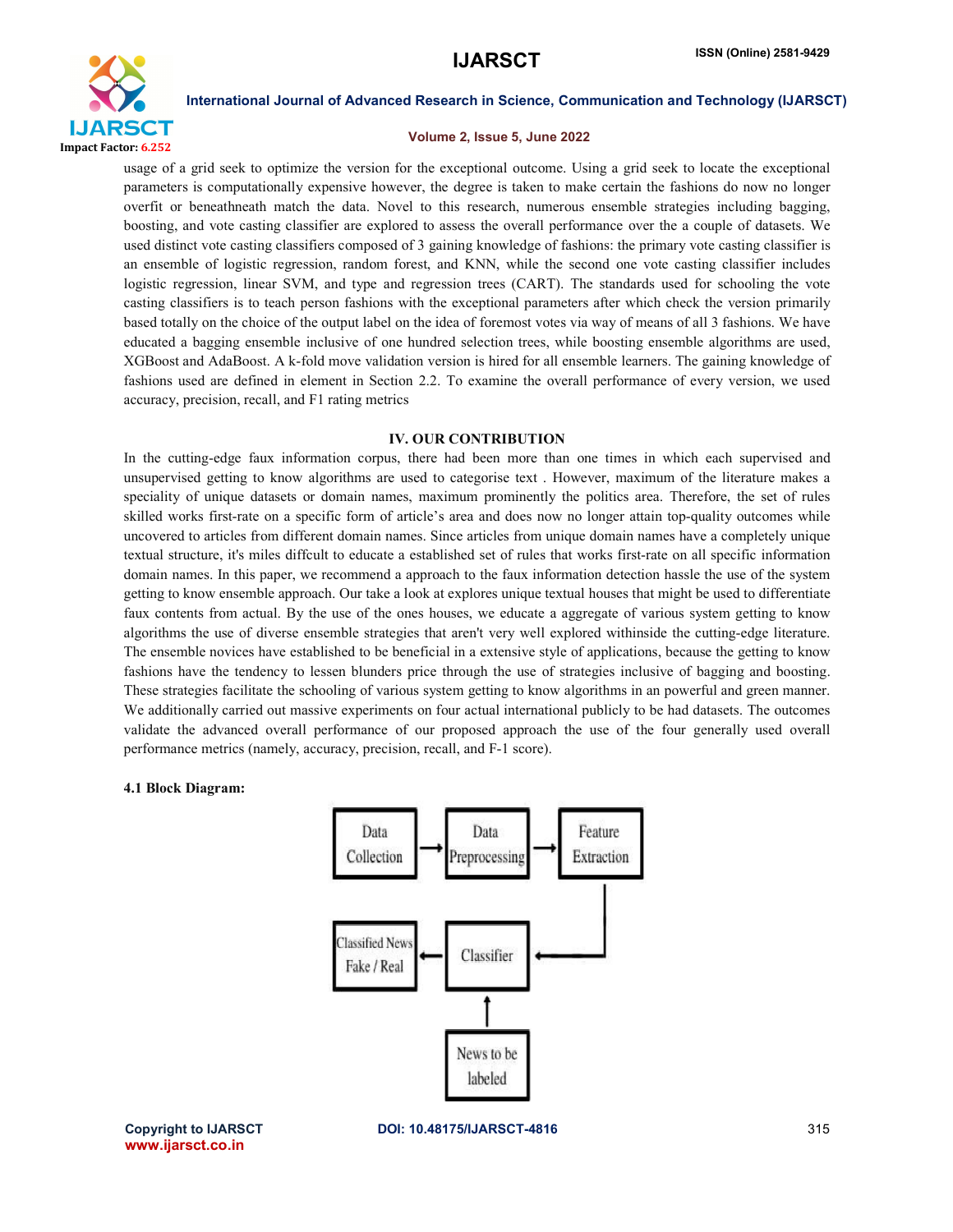





Figure: Work Flow Chart

### 4.2 Random Forest Algorithm

Random wooded area (RF) is a sophisticated shape of choice timber (DT) which is likewise a supervised gaining knowledge of version. RF includes massive variety of choice timber operating for my part to expect an final results of a category in which the very last prediction is primarily based totally on a category that obtained majority votes. The blunders price is low in random wooded area compared to different models, because of low correlation amongst timber Our random wooded area version turned into skilled the usage of distinctive parameters; i.e., distinctive numbers of estimators have been utilized in a grid seek to provide the first-class version that could expect the final results with excessive accuracy. There are more than one algorithms to determine a break up in a choice tree primarily based totally at the hassle of regression or class. For the class hassle, we've used the Gini index as a price feature to estimate a break up withinside the dataset. The Gini index is calculated with the aid of using subtracting the sum of the squared chances of every elegance from one. Researching the model that will be best for the type of data **belong the control of Advanced Research in Science, Communication and Technology (LIARSC<br>
SCT International Journal of Advanced Research is Science, Communication and Technology (LIARSC<br>
Control of the control of the con** 



### 4.3 Supervised Learning

In Supervised getting to know, an AI device is supplied with facts that's labelled, this means that that every facts tagged with the proper label. The supervised getting to know is labeled into 2 different classes which are "Classification" and "Regression".

# A. Classification

**Classification** problem is when the target variable is **categorical** (i.e. the output could be classified into classes  $-$  it belongs to either Class A or B or something else).

Copyright to IJARSCT www.ijarsct.co.in

DOI: 10.48175/IJARSCT-4816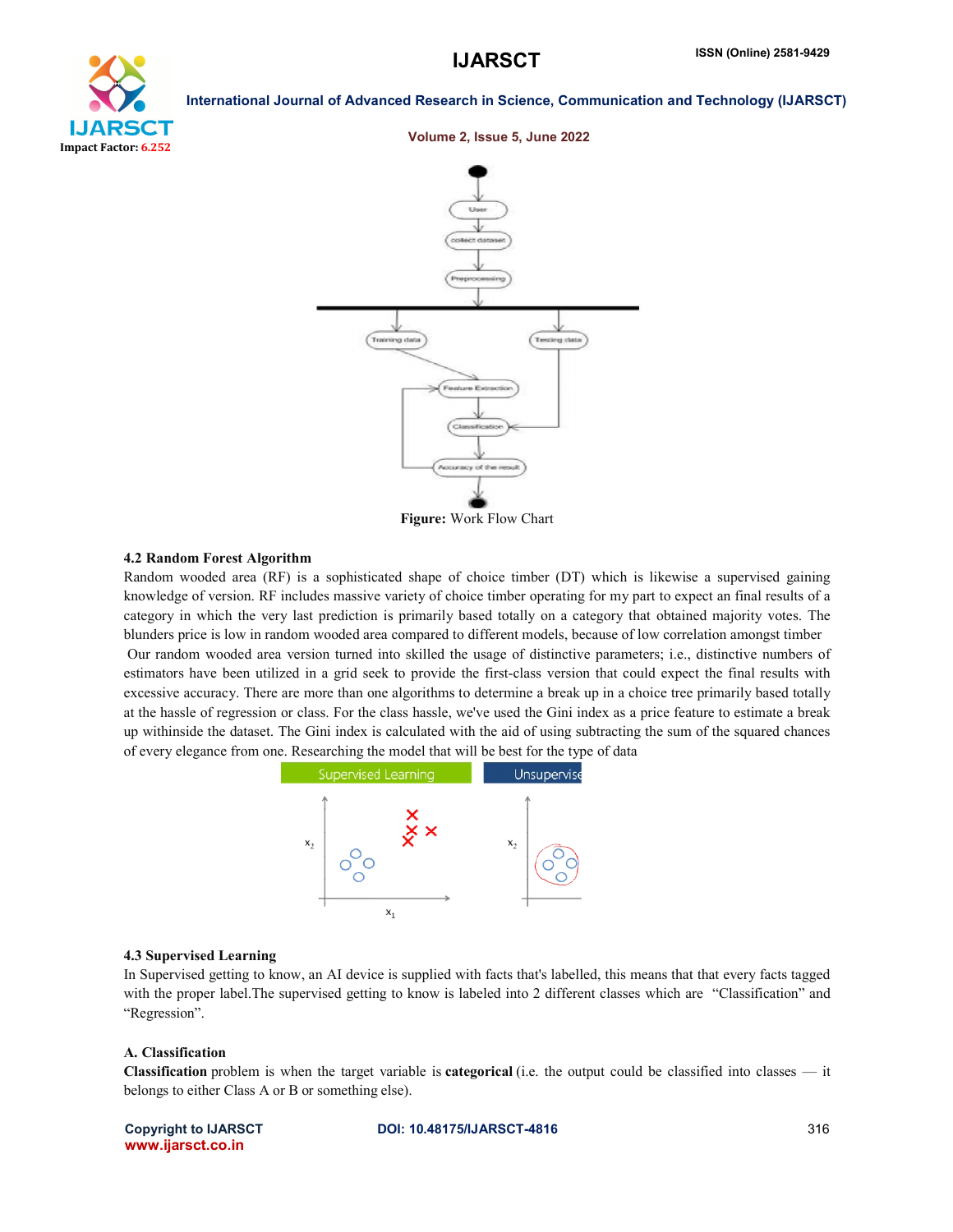

### Volume 2, Issue 5, June 2022

A category hassle is while the output variable is a category, such as "red" or "blue", "disease" or "no disease" or "spam" or "now no longer spam".



# B. Regression

While a Regression problem is when the target variable is continuous (i.e. the output is numeric).



Fig. X-axis is the 'Test scores' and the Y-axis represents 'IQ'





### Validation Set

Cross-validation is primarily used in applied machine learning to estimate the skill of a machine learning model on unseen data. A set of unseen data is used from the training data to tune the parameters of a classifier.

.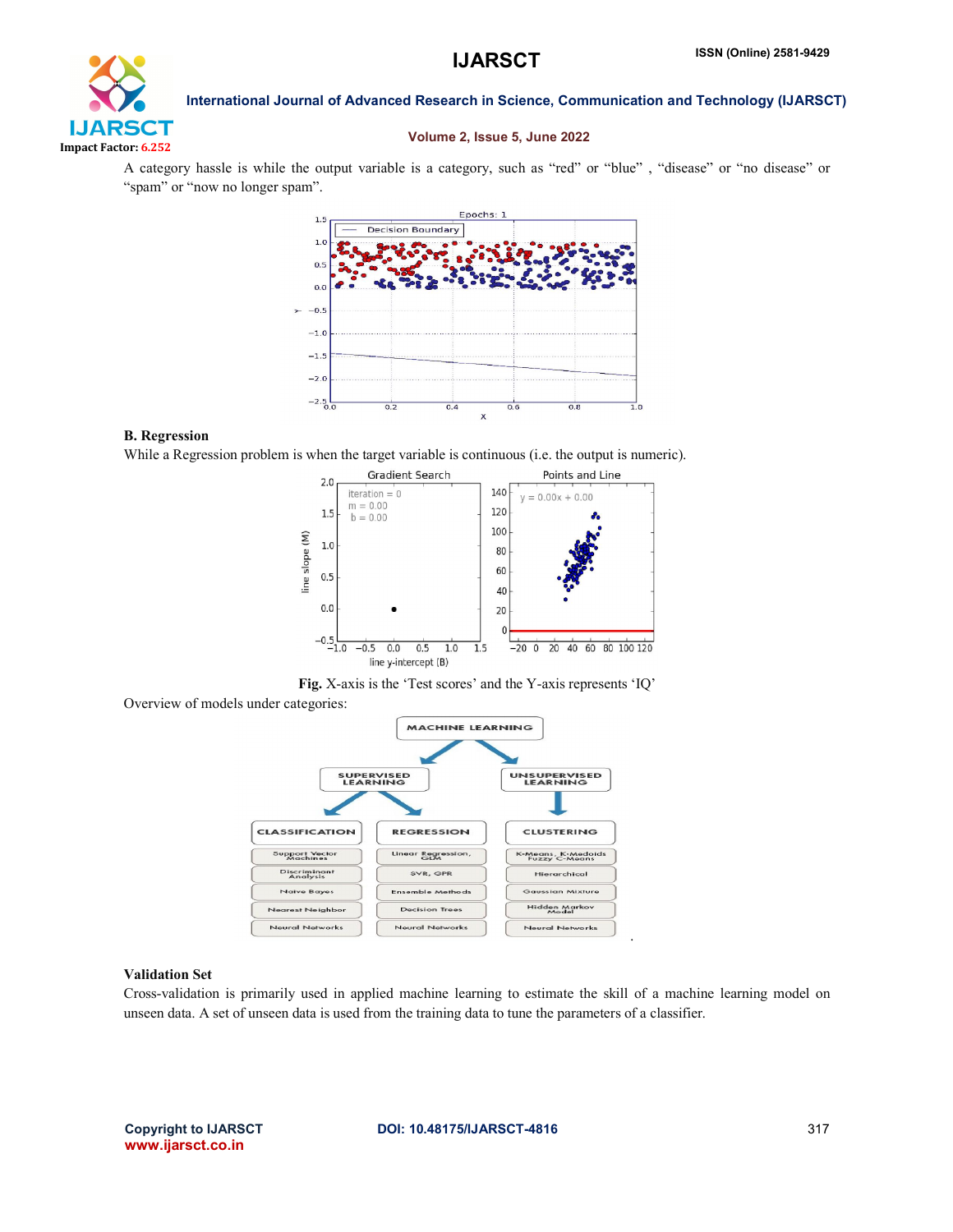# Impact Factor: 6.252

# International Journal of Advanced Research in Science, Communication and Technology (IJARSCT)



Once the statistics is split into the three given segments we will begin the schooling process.In a statistics set, a schooling set is carried out to accumulate a version, at the same time as a check (or validation) set is to validate the version built. Data factors withinside the schooling set are excluded from the check (validation) set. Usually, a statistics set is split right into a schooling set, a validation set (a few humans use 'check set' instead) in every iteration, or divided right into a schooling set, a validation set and a check set in every iteration. Preduction Methodology:

|                | <b>Predicted:</b> | <b>Predicted:</b> |
|----------------|-------------------|-------------------|
| $n = 165$      | NΟ                | YES               |
| <b>Actual:</b> |                   |                   |
| NΟ             | 50                | 10                |
| <b>Actual:</b> |                   |                   |
| YES            |                   | 100               |

- True positives: These are cases in which we predicted TRUE and our predicted output is correct.
- True negatives : We predicted FALSE and our predicted output is correct.
- False positives : TRUE, but the actual predicted output is FALSE. We predicted
- False negatives : We predicted FALSE, but the actual predicted output is TRUE.

We can also find out the accuracy of the model using the confusion matrix.

Accuracy = (True Positives +True Negatives) / (Total number of classes)

i.e. for the above example:

Accuracy =  $(100 + 50)$  / 165 = 0.9090 (90.9% accuracy)

### V. CONCLUSION

To address the growing fake statistics at the internet, the device gaining knowledge of version created distinguishes an enter as actual information or faux information. A lot of social media webweb sites like WhatsApp or Facebook are seeking to put into effect such structures into their device to save you the unfold of faux information. Amongst the 4 procedures or classifying algorithms used, logistic regression offers the excellent accuracy. All the fashions can are expecting the accuracy of the information to a very good extent

### **REFERENCES**

- [1]. Anjali Jain, Avinash Shakya, Harsh Khatter, Amit Kumar, "A Smart System For Fake News Detection Using Machine Learning"
- [2]. https://ieeexplore.ieee.org/document/8977659
- [3]. Monther Aldwairi, Ali Alwahedi, "Detecting Fake News in Social Media Networks"
- [4]. https://www.sciencedirect.com/science/article/pii/S1877050918318210
- [5]. Vanya Tiwari, Ruth G. Lennon, Thomas Dowling, "Not Everything You Read Is True! Fake News Detection using Machine learning Algorithms"
- [6]. https://ieeexplore.ieee.org/document/9180206
- [7]. Kushal Agarwalla, Shubham Nandan, "Fake News Detection using Machine Learning and Natural Language Processing

www.ijarsct.co.in

### Copyright to IJARSCT DOI: 10.48175/IJARSCT-4816 **318**